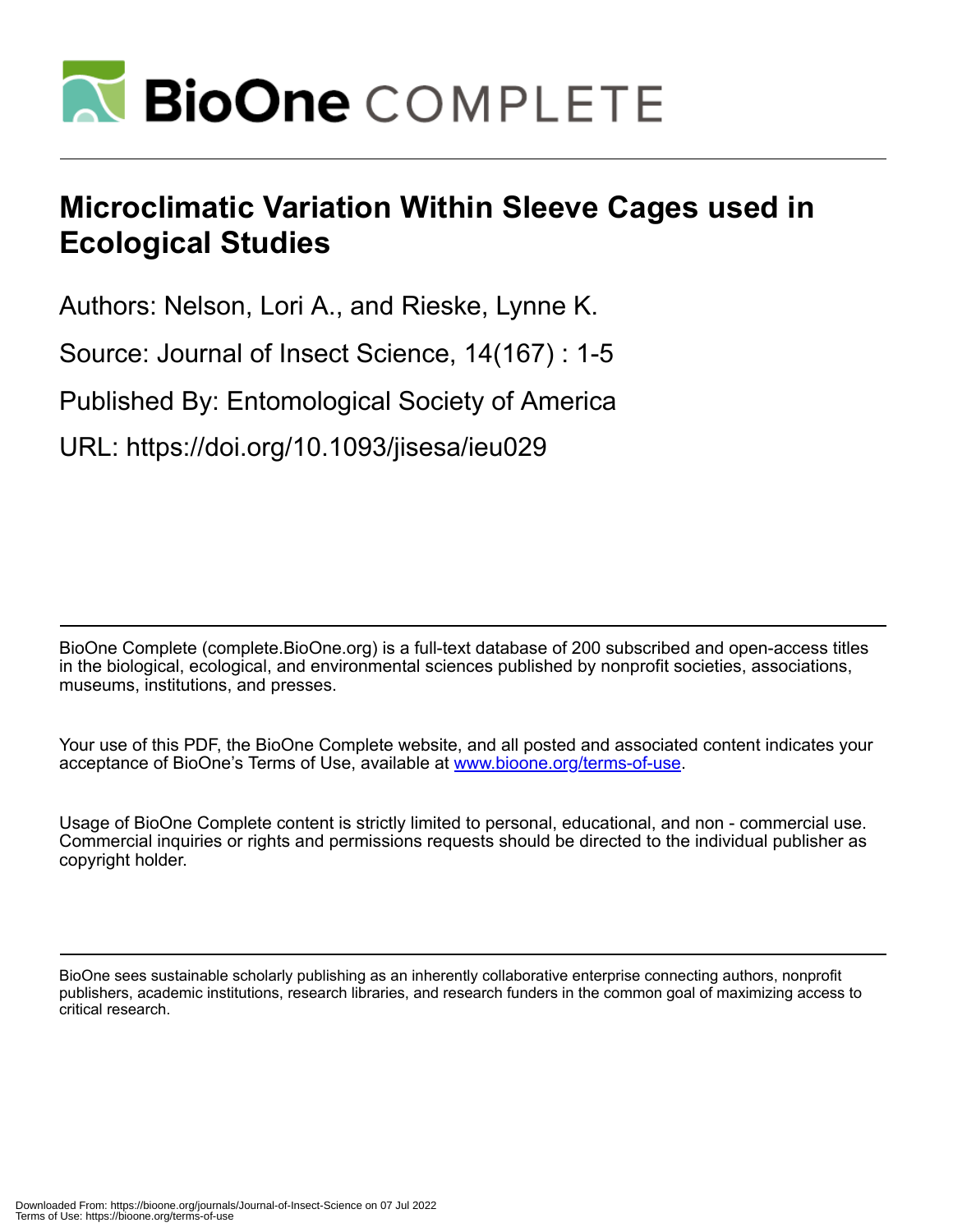#### **RESEARCH**

## Microclimatic Variation Within Sleeve Cages Used in Ecological Studies

### Lori A. Nelson<sup>1,2</sup> and Lynne K. Rieske<sup>1,3</sup>

<sup>1</sup>Department of Entomology, University of Kentucky, S-225 Ag North, Lexington, KY 40546-0091 <sup>2</sup>Current address: Virginia Department of Forestry, Charlottesville, VA 22903 3 Corresponding author, e-mail: lrieske@uky.edu

#### Subject Editor: Evan Preisser

J. Insect Sci. 14(167): 2014; DOI: 10.1093/jisesa/ieu029

ABSTRACT. Sleeve cages for enclosing or excluding arthropods are essential components of field studies evaluating trophic interactions. Microclimatic variation in sleeve cages was evaluated to characterize its potential effects on subsequent long-term experiments. Two sleeve cage materials, polyester and nylon, and two cage sizes, 400 and 6000 cm<sup>2</sup>, were tested on eastern hemlock, Tsuga canadensis (L.) Carrière. Temperature and relative humidity inside and outside cages, and the cost and durability of the cage materials, were compared. Long-term effects of the sleeve cages were observed by measuring new growth on T. canadensis branches. The ultimate goal was to identify a material that minimizes bag-induced microclimatic variation. Bagged branches whose microclimates mimic those of surrounding unbagged branches should have minimal effects on plant growth and may prove ideal venues for assessing herbivore and predator behavior under natural conditions. No differences were found in temperature or humidity between caging materials. Small cages had higher average temperatures than large cages, especially in the winter, but this difference was confounded by the fact that small cages were positioned higher in trees than large cages. Differences in plant growth were detected. Eastern hemlock branches enclosed within polyester cages produced fewer new growth tips than uncaged controls. Both polyester and nylon cages reduced the length of new shoot growth relative to uncaged branches. In spite of higher costs, nylon cages were superior to polyester with respect to durability and ease of handling.

Key Words: enclosure, cage, herbivore exclusion, hemlock, Tsuga canadensis

Maintaining realistic experimental conditions in which to evaluate trophic interactions in ecological research is problematic. Enclosures and exclosures are used routinely in evaluating such interactions in marine ([Quinn and Keough 1993](#page-5-0), [Silliman and Bertness 2002](#page-5-0)), lotic [\(Flecker](#page-4-0) [and Allan 1984](#page-4-0), [Johnson et al. 1985](#page-5-0), [Dudgeon 1993\)](#page-4-0), and terrestrial systems [\(Opperman and Merlender 2000,](#page-5-0) [Webster et al. 2005](#page-5-0)). The use of cages to enclose insects on plants is an efficient way to assess herbivore population dynamics ([Krause and Raffa 1996](#page-5-0); [Robison et al.](#page-5-0) [1998;](#page-5-0) [Adams and Rieske 2001](#page-4-0), [2003;](#page-4-0) [Parsons et al. 2005\)](#page-5-0), evaluate host plant suitability ([Haines et al. 2003](#page-5-0), [Rieske 2004](#page-5-0), [Talsma et al.](#page-5-0) [2008\)](#page-5-0), and evaluate natural enemy interactions ([Smith and De Bach](#page-5-0) [1942,](#page-5-0) [Luck et al. 1988,](#page-5-0) [Rosenheim 2001\)](#page-5-0), including predation ([Story](#page-5-0) [et al. 2012\)](#page-5-0) and parasitism ([Amarasekare et al. 2009\)](#page-4-0). In eastern North American forests, field cages have been used to study the hemlock woolly adelgid, *Adelges tsugae* Annand, an invasive pest of eastern hemlock, Tsuga canadensis (L.) Carrière. Enclosures and exclosures provide a means of measuring predatory rates of natural enemies ([Wallace and Hain 2000\)](#page-5-0) and potential biological control agents of the adelgid [\(McClure and Cheah 1999](#page-5-0); [Butin et al. 2003;](#page-4-0) [Lamb et al. 2005,](#page-5-0) [2006;](#page-5-0) [Flowers et al. 2006;](#page-5-0) [Hakeem et al. 2011\)](#page-5-0). The use of cage studies to evaluate interactions between predator, herbivore, and host plant is an effective approach to investigating population dynamics, but it is not without drawbacks. These limitations may include inconsistencies in observations due to different spatial scales, and alterations in insect behavior, physiology, or morphology. [Butin et al. \(2003\)](#page-4-0), for example, note that cages may enhance insect survival by providing protection from rain and wind, while McClure and Cheah (1990) question whether cages affect experimental results by moderating branch microclimate.

Sleeve cages can alter microclimates by shading, altering light intensity, temperature, and humidity, and reducing wind speed ([Smith](#page-5-0) [and De Bach 1942,](#page-5-0) [Luck et al. 1988](#page-5-0)). Polyester material can increase within-cage temperatures and reduce solar radiation by up to 76% and wind speed by up to 85% ([Rougier and Silvain 1982](#page-5-0)). Polyester exclusion cages have also been reported to lower ambient temperature by

0.4°C while increasing relative humidity [\(Chambers et al. 1983\)](#page-4-0), whereas other studies report no temperature or humidity effects relative to ambient conditions ([Hand and Keaster 1967\)](#page-5-0). These variable findings make it difficult to predict the effects and importance of caging with respect to plant performance, herbivory, natural enemy effectiveness, and associated trophic interactions. These issues are particularly relevant when evaluating such relationships with sedentary, slowly developing, or long-lived herbivores. Clearly, the circumstances in which a sleeve cage is used, including the nature of the caged subjects, the length of time and season deployed, and the types of caging materials utilized, will influence its effects on the system under study.

The microclimatic variation in sleeve cages was evaluated to characterize potential effects on subsequent experiments. Two types of sleeve cage material in two sizes were tested on branches of the coniferous T. canadensis. The temperature and relative humidity inside and outside sleeve cages, and also the cost and durability of the cage materials, were compared. Long-term effects of the sleeve cages were observed by measuring new growth on *T. canadensis* branches. The ultimate goal was to identify a material that minimizes bag-induced microclimatic variation and does not affect outcome of longer term experiments utilizing sleeve cages.

#### Materials and Methods

Sleeve cages were constructed in two sizes, 10 by 40 cm and 60 by 100 cm, from standard white polyester voile (Hancock Fabrics, Lexington,  $KY$ ) and from white nylon mesh (70  $\mu$ m thread diameter and 161 µm mesh opening, Dynamesh, West Chicago, IL) sewn on three sides using polyester thread to form a bag. Five healthy eastern hemlock trees  $(\sim 2.5 \,\text{m})$  were selected from a hemlock garden at the University of Kentucky's Spindletop Research Farm (Fayette Co., KY). Three small branches ( $\sim$ 35 cm) were chosen from the top third of each tree and three large branches  $(\sim 1 \text{ m})$  were chosen mid-height, all facing northwest. Selected branches were caged on 5 November 2010, and one small and one large branch per tree remained open and

V<sup>C</sup> The Author 2014. Published by Oxford University Press on behalf of the Entomological Society of America.

This is an Open Access article distributed under the terms of the Creative Commons Attribution Non-Commercial License (http://creativecommons.org/licenses/by-nc/4.0/), which permits non-commercial re-use, distribution, and reproduction in any medium, provided the original work is properly cited. For commercial re-use, please contact journals.permissions@oup.com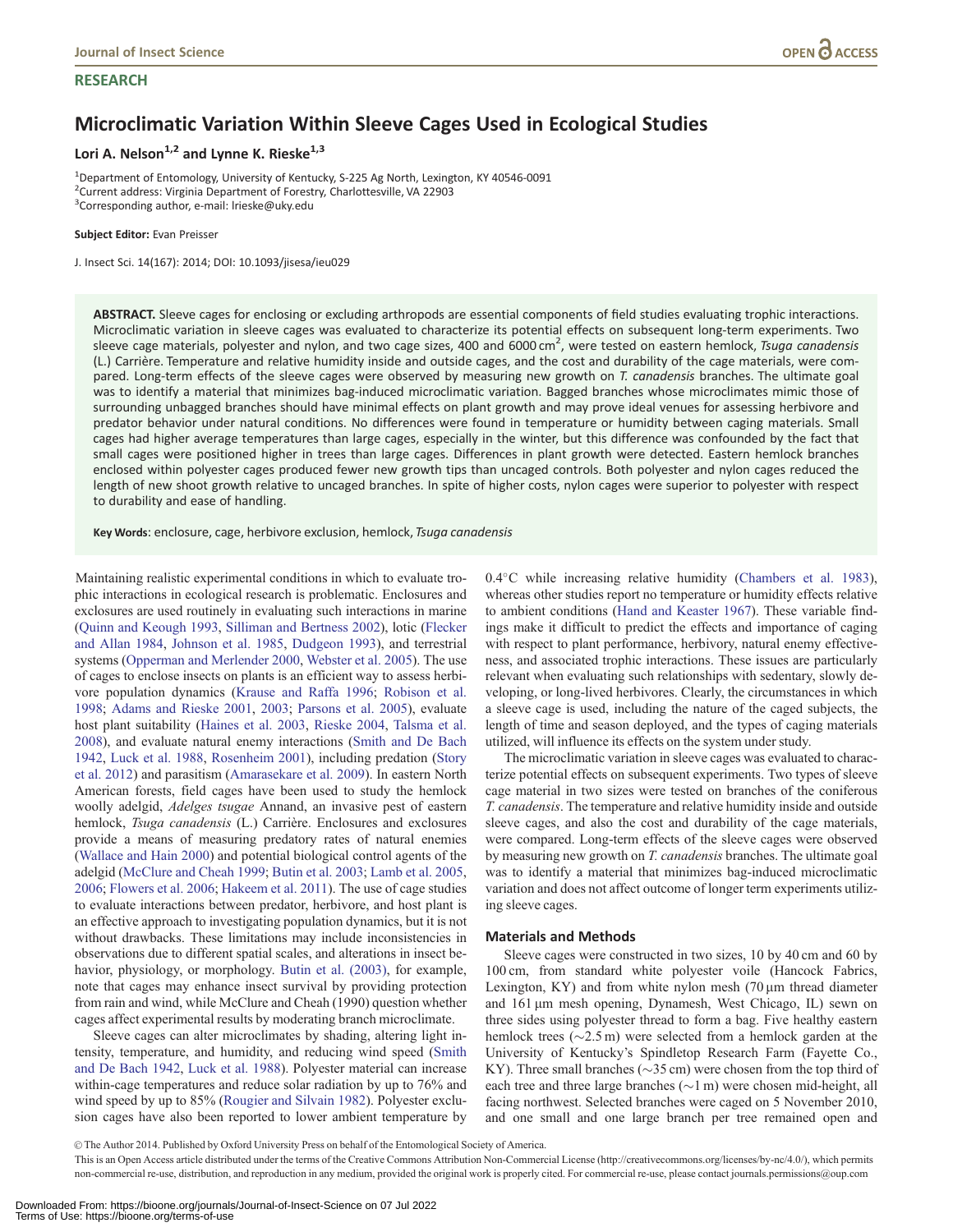uncaged. Thus, each tree had a polyester caged branch, a nylon caged branch, and an uncaged control branch of both small and large sizes. Sleeve cages were slipped over the terminal end of each selected branch and closed with thin wire at the basal end of the branch.

Temperature data loggers (iButtons, Maxim Integrated Products, Sunnyvale, CA) were placed in small plastic water-proof bags secured to caged branches with thin wire in the middle of each sleeve cage. Temperatures were recorded at 3 h intervals 5 November 2010 to 4 February 2011, and 9 June 2011 to 6 July 2011. In November 2010, relative humidity was measured with three Indoor/Outdoor Hygro-Thermometers (Extech Instruments Corp., Nashua, NH) installed on each tree for 48 h. One experimental tree was randomly selected and the hygrothermometer sensor was placed on the middle of a preselected branch, either inside the cage or open to ambient conditions on a control branch. Readings were taken for 48 h and were completed for the large set of cages on all five trees before moving to the small branches.

Cages were visually inspected every 2 d for the first 30 d, intermittently for the next 4 mo, and a final time following cage removal. Cage condition was rated based on the following system: 1) no damage or change in condition; 2) fabric worn, loose threads; 3) small holes or tears less than 5 mm; 4) holes or tears greater than 5 mm, no longer able to contain small insects.

Cages remained in place for 18 mo (5 November 2010–7 May 2012). At the time of cage removal, each small branch was visually observed and all branch tips, considered potential sites for new growth, were counted. Sites of new growth were counted and their length measured with calipers. After removing large cages, each large branch was marked at the terminal 50 and 25 cm. All branch tips and sites of new growth were counted on the terminal 50 cm, and all new growth was measured on the terminal 25 cm. Each branch was photographed with a reference grid and all cages were inspected for damage.

#### Statistical Analyses

Three weeks of temperature data were selected to represent fall, winter, and summer seasons (Table 1). For each season, average daily temperature readings were compared across cage material and cage size using a repeated measures analysis of variance (SAS 9.2, Cary, NC). Minimum and maximum temperature and relative humidity readings collected from the hygrothermometers were compared across cage treatment using analysis of variance and blocking by tree. All but three maximum relative humidity readings were 99%, so this dependent variable was excluded from the analysis. The percentage of new growth on each branch was calculated by dividing the number of tips with new growth by the total number of branch tips. Arcsine square root transformed percent growth data and the average length of the new growth were analyzed with ANOVA, blocking by tree. The independent variables were cage size and cage material, and the interaction between the two was tested. Cage condition was compared across material and cage size at nine time points using a repeated measures analysis of variance.

The cost of material per cage was calculated based on the October 2010 retail price of the polyester voile  $(US$1.82/m^2; US$4.97 per lin$ ear yard of 118-inch wide material, in Lexington, KY) and the online bulk purchase price of the nylon mesh  $(US\frac{54.62}{m^2}; \frac{US\frac{54.84}{m}}{m})$ ear yard of 45-inch wide material). The costs of thread were considered negligible, and labor costs were not calculated.

#### Results

There was no difference in the average daily within–cage temperature between polyester and nylon cages and uncaged control branches within seasons (Table 2). Maximum daily temperature occurred at 1500 hours (3:00 p.m. eastern time) for each season, and the minimum temperature occurred at 0600 hours in the fall and summer, and at 0900 hours in the winter [\(Fig. 1](#page-3-0)). Average daily within–cage temperature did vary with cage size (Table 2). Temperatures were higher inside small cages compared to large cages at each time interval for each season

Table 1. Temperature data from selected 1-wk periods representing fall, winter, and summer seasons, used to evaluate microclimatic variation within sleeve cages enclosing eastern hemlock branches

| Season                   | Dates                                                                             | Mean daily temperature ( $\degree$ C) |                         |  |  |  |
|--------------------------|-----------------------------------------------------------------------------------|---------------------------------------|-------------------------|--|--|--|
|                          |                                                                                   | Maximum                               | Minimum                 |  |  |  |
| Fall<br>Winter<br>Summer | 6 Nov. 2010-12 Nov. 2010<br>17 Jan. 2011-23 Jan. 2011<br>29 June 2011-5 July 2011 | 9.75<br>5.5<br>29.1                   | 0.44<br>$-14.4$<br>19.7 |  |  |  |

Table 2. Effects of sleeve cage construction material (polyester and nylon) and size (400 and 6000 cm<sup>2</sup>) on average within-cage temperatures of enclosed eastern hemlock branches relative to uncaged control branches across three seasons. Small cages were located in the upper third of the tree, while large cages were placed mid-height

| Season | Material                    | Size                         | Size $\times$ Material      |
|--------|-----------------------------|------------------------------|-----------------------------|
| Fall   | $F_{2,24} = 2.18; P = 0.14$ | $F_{1,24} = 4.50; P = 0.04$  | $F_{2,24} = 0.08; P = 0.92$ |
| Winter | $F_{2,24} = 0.29; P = 0.75$ | $F_{1,24} = 23.2; P < 0.001$ | $F_{2,24} = 0.19; P = 0.82$ |
| Summer | $F_{2,24} = 0.62; P = 0.55$ | $F_{1,24} = 8.80; P = 0.01$  | $F_{2,24} = 1.06; P = 0.36$ |

([Fig. 2\)](#page-3-0). There was no interaction between cage size and cage material with respect to average daily temperatures within seasons (Table 2).

Data from the hygrothermometers showed no difference in maximum ( $F = 0.97$ ; df = 6, 23; P = 0.38) or minimum ( $F = 0.21$ ; df = 6, 23;  $P = 0.88$ ) temperatures between cage materials and controls. Minimum relative humidity also did not differ between polyester, nylon, and uncaged control branches ( $F = 0.51$ ; df = 6, 23; P = 0.61), and maximum relative humidity reached 99% for all branch treatments and was not analyzed.

After 18 mo, only three hemlock branches showed signs of poor health, indicated by fading foliage, but branch decline was independent of cage material or cage size. The percent of caged branch tips with new growth varied among cage treatments  $(F = 5.91; df = 2, 12; P = 0.02)$ but was greater than 85% for all treatments. Uncaged control branches had a significantly greater proportion of new growth than polyester caged branches. The proportion of new growth on branches in nylon cages was not different from either uncaged control branches or polyester caged branches [\(Fig. 3](#page-4-0)). Branches in small cages had a higher average proportion of new growth than those in large cages  $(0.93 \pm 0.02)$ and  $0.87 \pm 0.03$ ) respectively,  $F = 9.04$ ; df = 1, 12;  $P = 0.01$ ), but there was no interaction between the size of the cage and the material used  $(F = 2.92; df = 2, 12; P = 0.09).$ 

The average length of new growth also varied by cage treatment  $(F = 15.02; df = 2, 12; P = 0.001)$ . Uncaged control branches had significantly longer growth tips than caged branches, but there was no difference in the average length of new growth between nylon and polyester cages ([Fig. 4\)](#page-4-0). On an average, length of new growth was greater on branches in large cages compared to branches in small cages  $(F = 9.20; df = 1, 12; P = 0.01)$  with respective means of 22.7  $\pm$  1.9 and  $18.5 \pm 1.1$  mm. There was no interaction between cage size and material ( $F = 0.77$ ; df = 2, 12;  $P = 0.49$ ) with respect to average length of new growth.

Degradation of the cages over the 18-mo evaluation period differed by size and by caging material. While large polyester cages showed signs of wear and tear after just 5 d and had small holes after 75 d, small polyester cages showed less damage [\(Table 3\)](#page-4-0). There was a significant interaction between cage size and material  $(F = 9.38; df = 1, 16;$  $P = 0.007$ ). Nylon material was more resilient and there were no visible signs of damage on small or large nylon cages after 4 mo. However, after 18 mo, both polyester and nylon cages had discernible damage, with small holes near corners and with frayed edges. Neither type of cage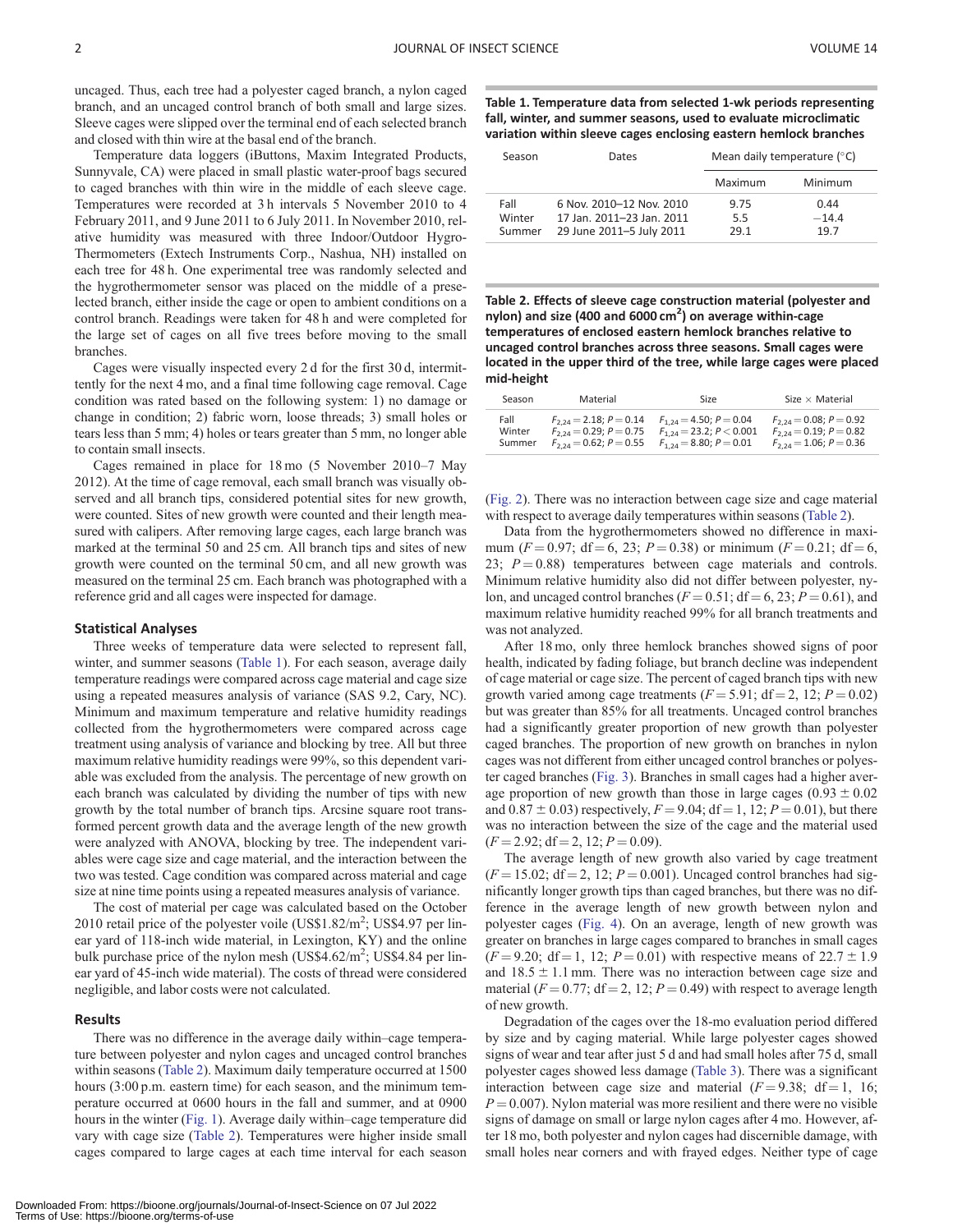<span id="page-3-0"></span>

Fig. 1. Average temperature at 3 h intervals over 7 d on eastern hemlock branches in sleeve cages of polyester (--- $\blacksquare$ ---) and nylon ( $\cdots \blacktriangle \cdots$ ), relative to uncaged branches  $(-\rightarrow -)$ , during (a) fall (6–12 Nov. 2010), (b) winter (17–23 Jan. 2011), and (c) summer (29 June–5 July 2011).



Fig. 2. Average temperature at 3h intervals in small (400 cm<sup>2</sup>) ( $\cdots$   $\blacksquare \cdots$ ) and large (6000 cm<sup>2</sup>) (--- $\blacklozenge$ ---) sleeve cages on eastern hemlock branches over 7 d during (a) fall (6–12 Nov. 2010), (b) winter (17–23 Jan. 2011), and (c) summer (29 June–5 July 2011).

would have been effective at containing or excluding smaller arthropods over long term.

#### **Discussion**

Sleeve cages are standard tools for evaluating trophic interactions under field conditions and minimizing within-cage microclimatic effects is essential for realistic evaluations of tritrophic interactions and natural enemy efficacy. The data showed that exclusion sleeve cages of polyester and nylon had only a minimal abiotic impact on the microhabitat of eastern hemlock branches. Temperature and relative humidity within cages made of either material did not differ from ambient control branches, but within-cage light penetration was not measured. These results are consistent with [Lamb et al. \(2005\)](#page-5-0); they placed dataloggers inside and outside a sleeve cage on one hemlock branch at three sites and found no difference in temperature. Average temperatures were higher inside small cages relative to large cages; these differences were most evident during the winter and may be attributable to cage position. The smaller cages were located in the upper third of the canopy and, therefore, subjected to more direct sunlight and greater radiant energy. Of necessity, the small cages also enclosed smaller branches and therefore less foliage, reducing the modulating effects of foliar metabolism.

Potential effects of the host plant itself in modulating temperature and humidity fluctuations cannot be discounted; within-cage microclimatic variation may be greater in plants with different morphology, physiology, or growth form.

Caging did affect T. canadensis growth; the proportion of new branch tips was lower on branches caged in polyester relative to uncaged controls, and the length of T. canadensis new growth was negatively affected by both cage material and cage size. These results contrast with a previous study measuring microclimatic effects inside cages on Malus domestica Borkh. (Fam. Rosaceae), a woody fruit tree ([Lawson et al. 1994\)](#page-5-0), which found that tree growth was not affected by cages, and that tree performance, as measured by shoot growth, increased inside cages relative to controls. However, [Lawson et al. \(1994\)](#page-5-0) were utilizing whole-tree enclosures on a fast-growing fruit tree, whereas we utilized branch sleeve cages on a slow-growing conifer. While there was no direct change in microclimate due to caging material, alterations in host plant quantity were evident. These alterations in plant performance could affect herbivore performance, directly through decreases in available resources, or indirectly by influencing plant physiology and host plant quality ([Price et al. 1980,](#page-5-0) [Scriber and](#page-5-0) [Slansky 1981\)](#page-5-0). The hemlock woolly adelgid prefers to settle and feed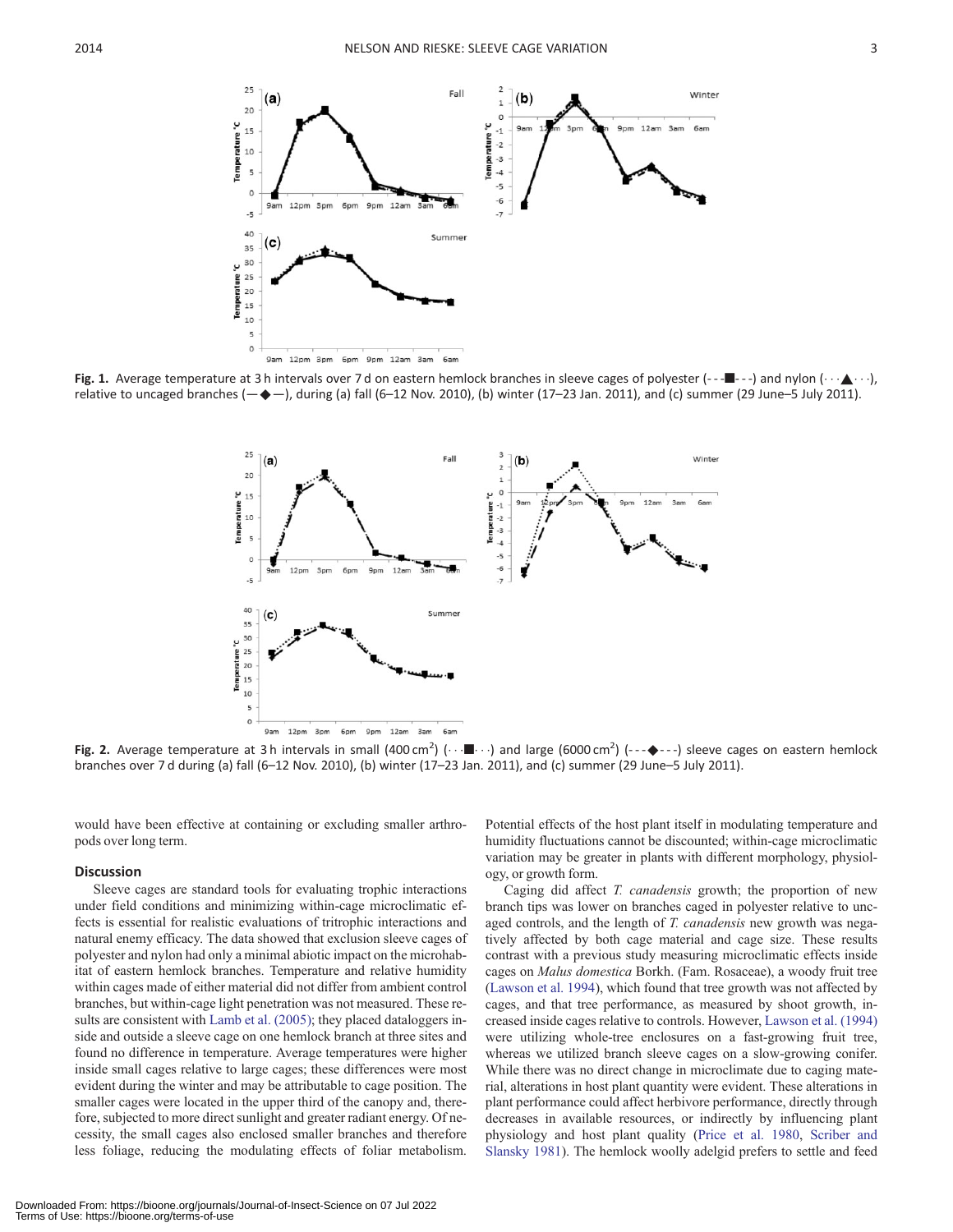<span id="page-4-0"></span>

Fig. 3. Proportion of eastern hemlock branch tips with new growth varies with cage treatment ( $F = 5.91$ ; df = 2, 12; P = 0.02). Control treatments were uncaged, and nylon and polyester cages were installed 18 mo before growth measurements.



Fig. 4. The average length of new growth on eastern hemlock branches varies across cage treatment  $(F = 15.02; df = 2, 12;$  $P = 0.001$ ). Control treatments were uncaged, and nylon and polyester cages were installed 18 mo before growth measurements.

on new hemlock tissue [\(Young et al. 1995](#page-5-0)), so decreased T. canadensis plant health negatively affects A. tsugae performance ([McClure 1991\)](#page-5-0). The effects of alterations in plant quality should not be discounted.

These experiments were conducted over a relatively long period (18 mo) on eastern hemlock, an extremely slow-growing, shade-tolerant conifer. Long-term caging studies are useful to evaluate host plant suitability for sedentary herbivores or predator–prey dynamics through several generations. The data indicate, however, that large polyester cages lose their ability to effectively hold/exclude insects after 75 d. Smaller polyester cages and cages made from nylon material are more durable and may be effective enclosures/exclosures for up to 18 mo. [Lamb et al. \(2005\)](#page-5-0) used nylon sleeve cages on eastern hemlock branches in experiments lasting 5–6 mo, but [Lamb et al. \(2006\)](#page-5-0) used polyester cages when data was collected just 10 d after caging. Both studies used appropriate caging materials for their respective experimental durations, and likely experienced minimal caging effects. [Wallace and Hain \(2000\)](#page-5-0) performed field cage experiments on T. canadensis lasting 75–95 d but no mention is made of cage material. This information is necessary to evaluate the effectiveness of cages as true exclosures.

T. canadensis growth was affected by cages after 18 mo, but shorter term caging experiments may show no detectable effect on host plant quality. Similarly, effects on deciduous or herbaceous plants, or on more rapidly growing species, may differ. Lack of data in this study for the spring season is unfortunate, since spring is a crucial period for many insect–plant systems and an especially critical time for emergence and settlement of A. tsugae progrediens nymphs on eastern

Table 3. Degradation of polyester and nylon sleeve cages of two sizes installed on eastern hemlock branches for 18 mo. Cage degradation differed by size ( $F = 8.73$ ; df  $= 1$ , 16;  $P = 0.01$ ) and by material ( $F = 13.74$ ; df = 1, 16;  $P = 0.002$ ), with a significant size  $\times$  material interaction ( $F = 9.38$ ; df = 1, 16; P = 0.007)

|                 |                |                                                                                      | Degradation rating <sup>1</sup> |                     |        |                   |                           |                   |                         |     |           |
|-----------------|----------------|--------------------------------------------------------------------------------------|---------------------------------|---------------------|--------|-------------------|---------------------------|-------------------|-------------------------|-----|-----------|
|                 |                |                                                                                      | Days after cage installation    |                     |        |                   |                           |                   |                         |     |           |
|                 |                | Material Size <sup>2</sup> Cost per 5 10 15 20 30 45 75 120 540<br>cage <sup>3</sup> |                                 |                     |        |                   |                           |                   |                         |     |           |
| Polyester Small | Large          | 0.07<br>1.09                                                                         |                                 | 1 1 1               |        | 1                 | 1.4 1.6 2.2 2.8 2.8 2.8 3 |                   | $1.2$ $1.2$ $1.2$ $1.2$ | 3.6 | -3<br>3.6 |
| Nylon           | Small<br>Large | 0.19<br>2 77                                                                         | $\mathbf{1}$<br>1               | $\overline{1}$<br>1 | 1<br>1 | $\mathbf{1}$<br>1 | $\mathbf{1}$<br>1         | $\mathbf{1}$<br>1 | $\mathbf{1}$            |     | 2.6<br>24 |

<sup>1</sup>Degradation rating ( $n = 5$ ) – 1: no damage or change in condition, 2: fabric worn, loose threads, 3: small holes or tears < 5 mm, 4: holes or tears > 5 mm, no longer able to contain small insects. <sup>2</sup>

 $2$ Small: 10 by 40 cm; Large: 60 by 100 cm.

<sup>3</sup>Materials only, US\$ per m<sup>2</sup>.

hemlock. However, the adelgid is bivoltine in North America, and data collection coincided well for development of the sistens generation.

Polyester cages were found to be more prone to degradation than their nylon counterparts; they were also more difficult to construct and manipulate in the field. The softer threads of the polyester material made the fabric limp and difficult to hold in place when sewing the cages and inserting them on branches. While nylon caging material is  $\sim$ 2.5 times more expensive, it is also more resilient to damage and UV degradation, and has minimal effects on within-cage microclimate and plant growth. The data in this study suggest that nylon mesh is more resilient in long-term studies and its use in cage exclusion studies minimizes impacts on plant performance which could potentially affect herbivore and predator behavior [\(Price et al. 1980,](#page-5-0) [Scriber and Slansky](#page-5-0) [1981](#page-5-0)), thus effectively facilitating studies evaluating trophic interactions.

#### Acknowledgments

The authors thank Joshua Adkins, Ignazio Graziosi, Jon Johnson, Abe Levin–Nielsen, Melanie Sprinkle, and Christopher Strohm for assistance in the field. Kristen McQuery assisted with statistical analysis, and John Obrycki and Daniel Potter provided comments and advice. This work was supported by USDA Forest Service FHP EM and MacIntire Stennis funds from the Kentucky Agricultural Experiment Station and is published as Experiment Station #12-08-079.

#### References Cited

- Adams, A. S., and L. K. Rieske. 2001. Herbivory and fire influence white oak (Quercus alba L.) seedling growth. For. Sci. 47: 331–337.
- Adams, A. S., and L. K. Rieske. 2003. Prescribed fire affects white oak seedling phytochemistry: implications for insect herbivory. For. Ecol. Manag. 176: 37–47.
- Amarasekare, K. G., C. M. Mannion, and N. D. Epsky. 2009. Efficiency and establishment of three introduced parasitoids of the mealybug Paracoccus marginatus (Hemiptera: Pseudococcidae). Biol. Control. 51: 91–95.
- Butin, E., J. Elkinton, N. Havill, and M. Montgomery. 2003. Comparison of numerical response and predation effects of two coccinellid species on hemlock woolly adelgid (Homoptera: Adelgidae). J. Econ. Entomol. 96: 763–767.
- Chambers, R. J., K. D. Sunderland, I. J. Wyatt, and G. P. Vickerman. 1983. The effects of predator exclusion and caging on cereal aphids in winterwheat. J. Appl. Ecol. 20: 209–224.
- Dudgeon, D. 1993. The effects of spate-induced disturbance, predation and environmental complexity on macroinvertebrates in a tropical stream. Freshwater Biol. 30: 189–197 (doi: 10.1111/j.1365-2427.1993.tb00801.x).
- Flecker, A. S., and J. D. Allan. 1984. The importance of predation, substrate and spatial refugia in determining lotic insect distributions. Oecologia. 64: 306–313.